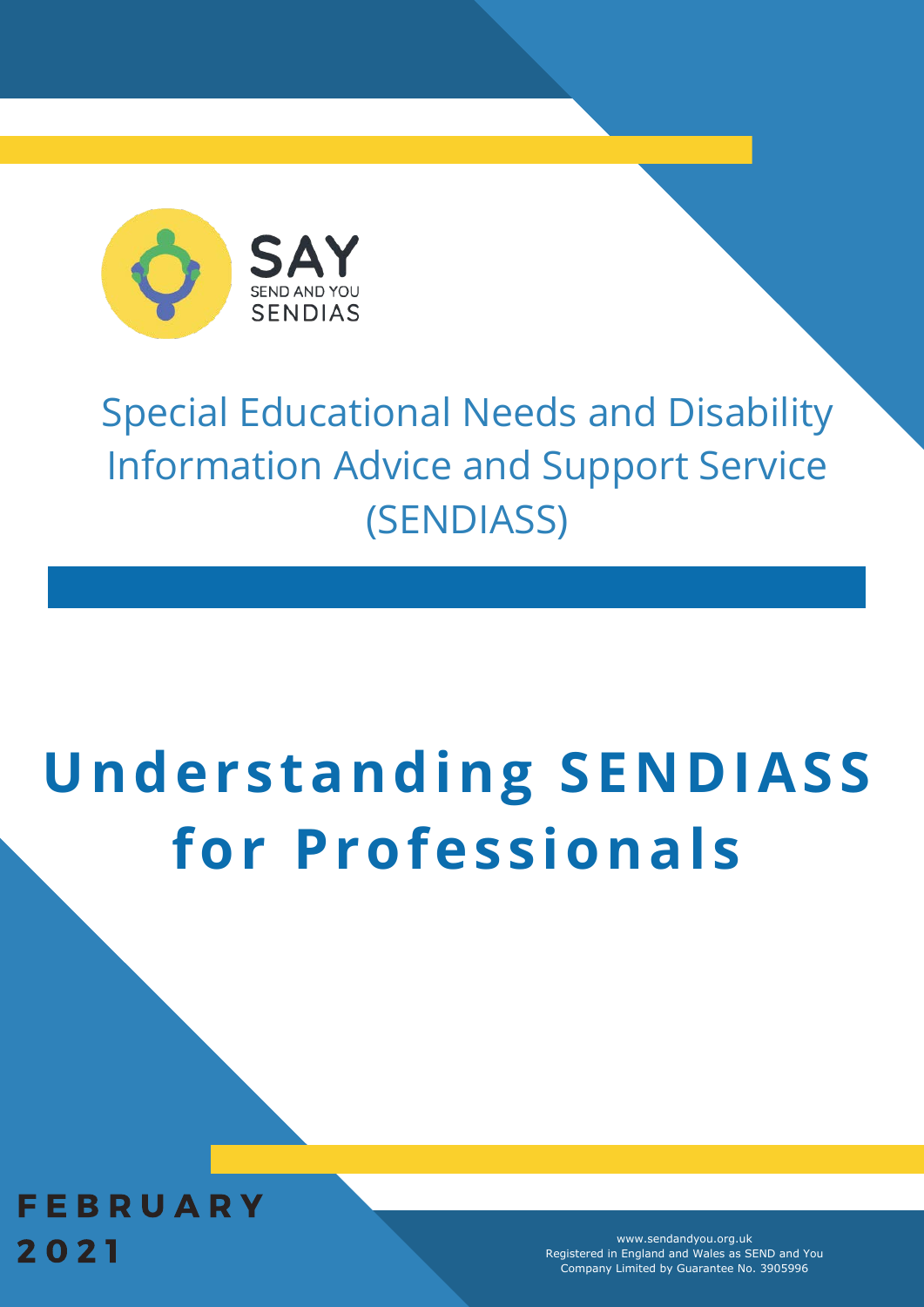

**SEND and You** provides the Special Educational Needs and Disabilities Information Advice and Support Service (SENDIASS) in South Gloucestershire, Bristol and North Somerset.

# **Who We Are**

**SEND and You** SENDIASS provides information, advice and support (IAS) to children and young people with any type of special educational need and/or disability (SEND) and their parents and carers that is

- Free
- Confidential and
- Impartial

We are a registered charity with a board of trustees and a range of experienced and trained staff delivering the statutory information advice and support service local authorities must offer. This is in line with the expectation of the principles for SENDIASS services set within the SEND Code of Practice guidance ([SEND Code of Practice](https://www.gov.uk/government/publications/send-code-of-practice-0-to-25) 2.1, 2.2, 2.8).

We are mainly funded through service level agreements with local authorities and have some funding streams from other sources to enhance our remit.

Our goals at **SEND and You** are to

- Provide information, advice, support and training
- Work together
- Promote participation
- Enable Decision-making.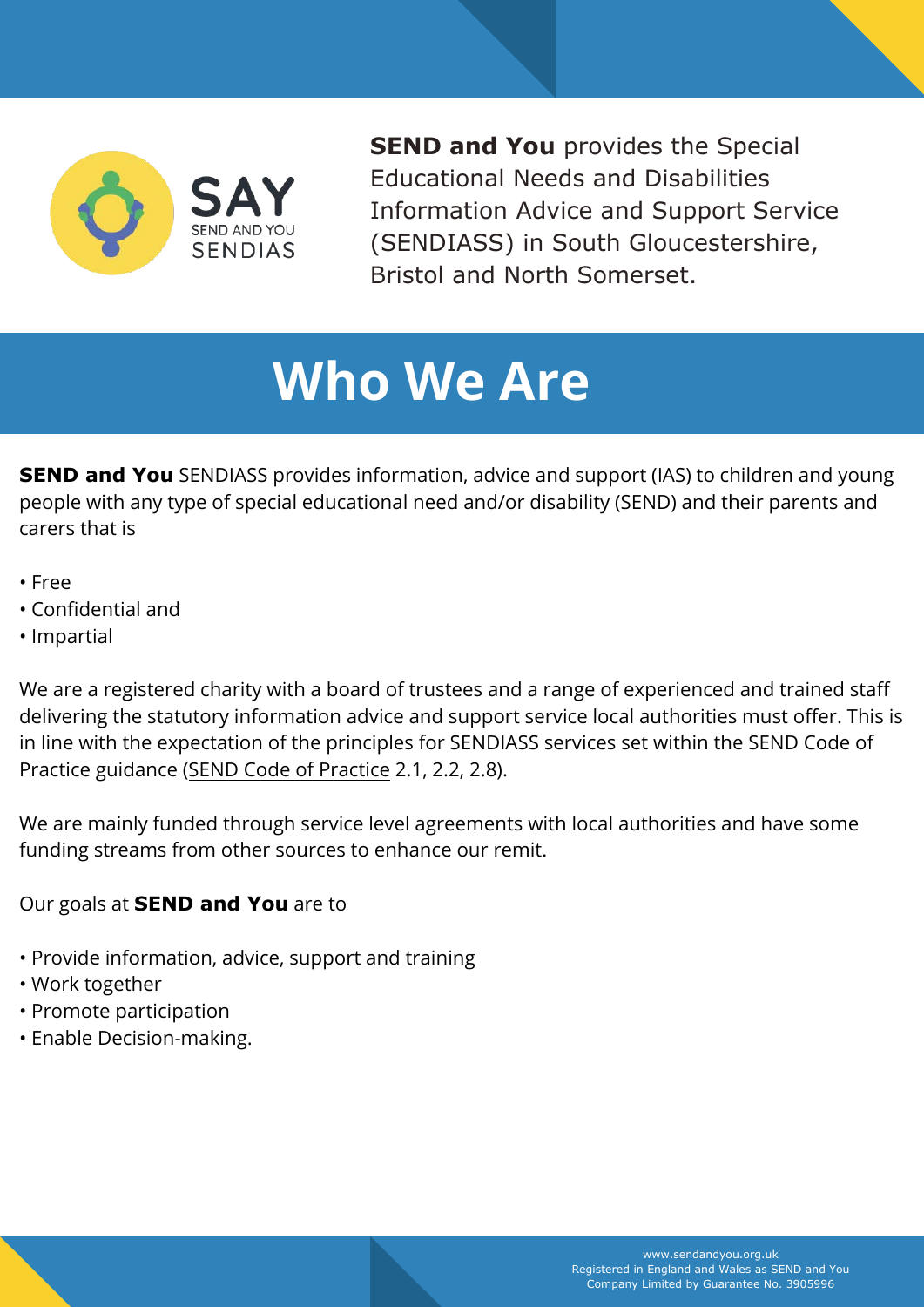#### **How Do We Reach Our Goals?**

We offer support to children, and young people (CYP) aged 0 – 25 with Special Educational Needs and Disabilities (SEND), in line with the requirements of the Children and Families Act 2014.

We work closely with Parent Carer Forums, other parent groups, youth and local area services, voluntary sector services and organisations in each authority. Close partnership working ensures that the local area SEND needs for children and young people are identified, planned for and met through the local SEND strategy.

We deliver an accessible service with information electronically available on our website and Facebook page for all service users, including professionals working with children and young people with SEND, parents and carers and other stakeholders.

We promote working together, participation and decision-making through communication of information, advice and support.

#### **Who Can Use the SENDIASS?**

**Children and young people** with SEND can use our service independently to ensure their views are shared, they understand educational processes and can contribute to decisions about their future.

**Parents and carers** with parental responsibility can use the SEND and You service to understand their own and their children and young people with SEND's rights, as well as processes and policies. They can also use our service to support them with practical guidance and support in voicing their views.

**Professionals** are able to use the information advice and support on offer to build on their own knowledge and understanding. They can also enable children and young people, as well as parents and carers to access the SENDIASS.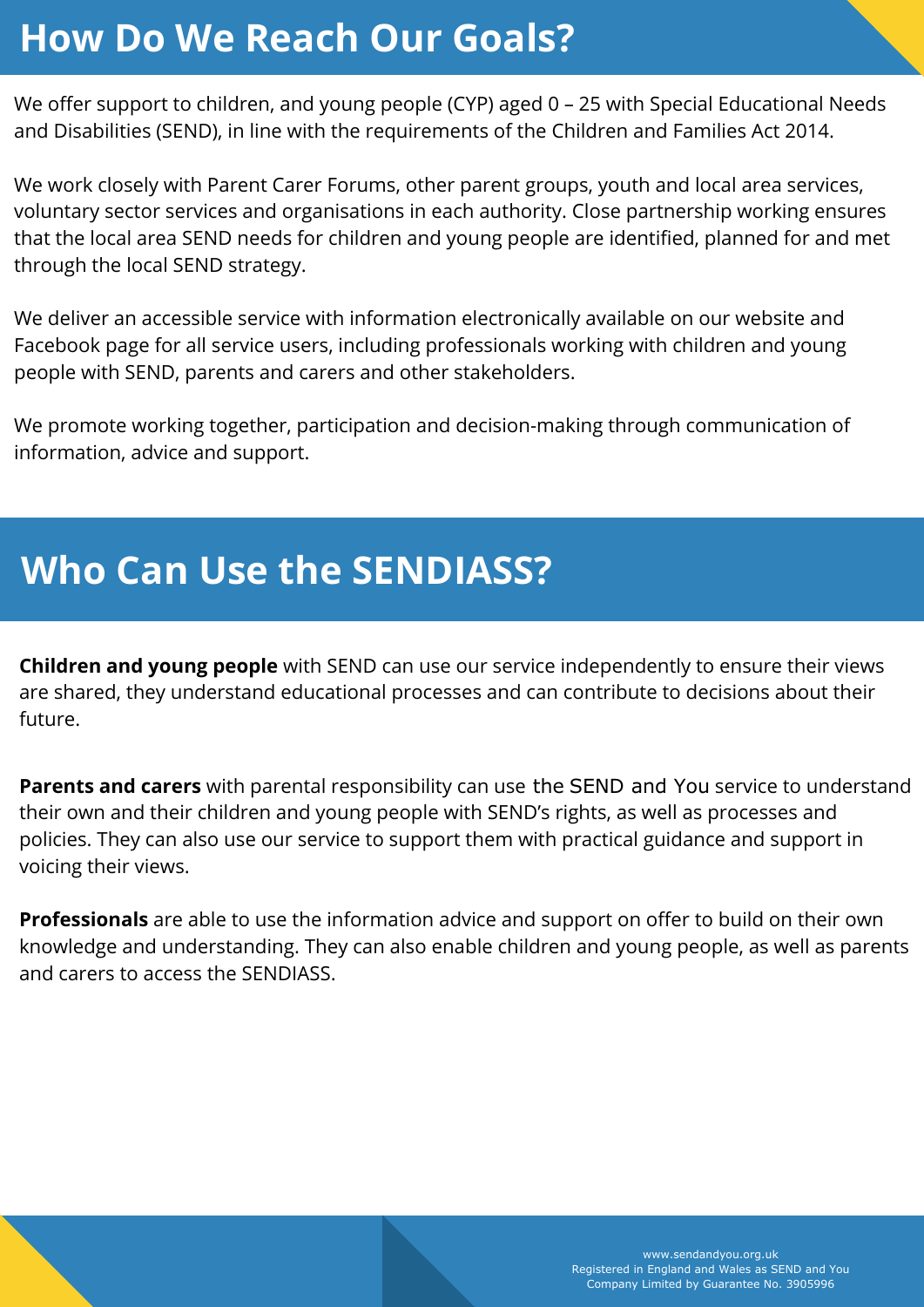#### **Partnership Working with Professionals**

Professionals have the option of contacting SEND and You for training and information sessions on SEND across education, health and social care related to education or training.

Professionals working together should aim to empower service users and provide information, advice and support for them to be able to engage, participate and make decisions. Service users should also be enabled to express themselves and their CYP's views, wishes and feelings in a clear way, with confidence.

Professionals can:

- **Use** SEND and You to learn about our function as a SENDIASS, and the information, advice and support service that we offer.
- **Work with** SEND and You by supporting their own service users to access the SEND and You [website](https://www.sendandyou.org.uk/), where they can find resources and our [contact form.](https://www.sendandyou.org.uk/contact-us/)
- **Help** service users who need additional support to fill out the [contact form](https://www.sendandyou.org.uk/contact-us/) on our website.
- **Help** SEND and You **provide** effective information, advice and support to service users by being clear about **any additional support needs** individuals may have. This will mean that we are able to make adjustments in how we make information available. For example, parents and carers, foster parents or others may need shorter meetings or simplified information.
- **Work in partnership** with SEND and You to support children and young people with special educational needs, and their families, in enabling children and young people with SEND to reach good outcomes in education and training.

#### **What We Cover**

Our service covers all aspects of special educational needs and disabilities, from promoting inclusion to social care and health concerns, appeals, complaints and exclusions where SEND may be identified.

Examples of the range of information we cover are:

- Statutory work, which may lead to an Education Health and Care Plan (EHCP) and beyond
- Concerns from the earliest stages of getting help
- SEN Support from early years to post-19
- Ways of accessing services to support education
- Signposting to other services
- Disagreement resolution.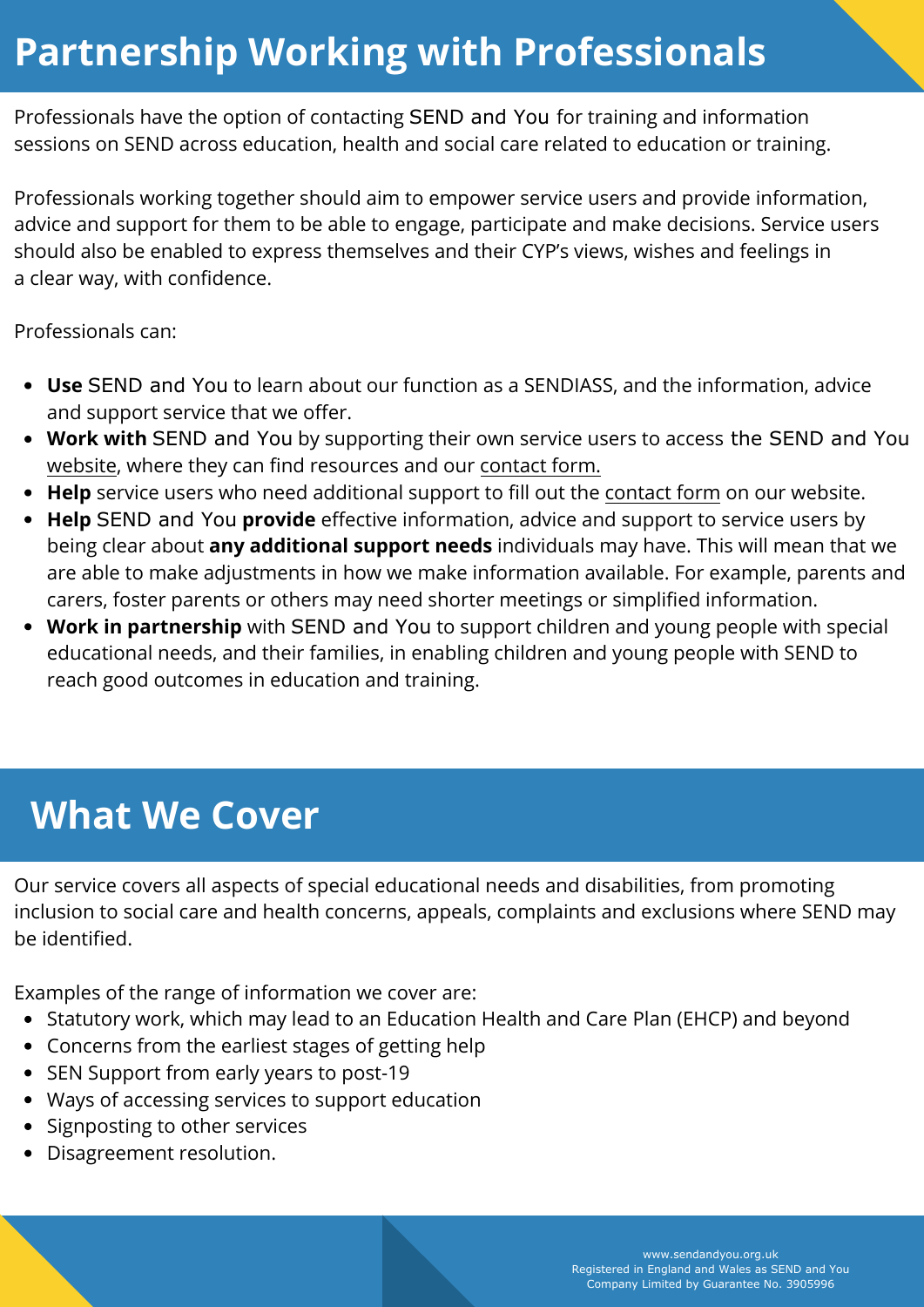#### **What We DO**

- Offer **impartial and confidential** information, advice and support (IAS) to enable our service users to make their OWN decisions and choices.
- Discuss **topics related to education** which can cover **education (learning), health, and social care**.
- Give IAS about **general support for pupils with SEND (diagnosed or undiagnosed)** expected to be available in educational settings.
- **Enable our service users** to be more **confident and clearer when communicating with professionals** (across education, health and social care).
- Offer **IAS about factual information** that may impact on CYP with SEND for example, local policy and practice, the Local Offer, personalisation, Personal Budgets, the law on SEN and disability, health and social care.
- **Help CYP, families and partners we work with understand statutory SEND processes**, for example, EHC assessment and planning, timescales, how to check draft plans, understanding what to do when unhappy with a draft EHCP, how naming a school works and parental preference.
- **Work individually with service users** in preparing for and attending meetings. For example, helping them prepare for a meeting and consider ways of expressing their views in a meeting.
- **Work in groups with service users to inform and equip them in a practical way about SEND topics**. For example, delivering a workshop on a topic like SEND in School or working through a practical exercise like explaining my young person's SEND.
- **Support service users to understand and navigate through specific topics** like exclusions or disagreement resolution such as mediation and [tribunals.](https://www.supportiveparents.org.uk/wp-content/uploads/2020/10/tribunals-content-and-placement-appeal.pdf)
- **Signpost** to
	- o local sources of information, advice and support including the [SEND Local Offer](https://www.supportiveparents.org.uk/resources/national-and-regional-services/)
	- o National sources of information, advice and support including [CONTACT](https://contact.org.uk/)
	- o Supportive Parents resources like toolkits, guides, recordings, support groups and events.
- Provide **information about local links** for parent carer forums and voluntary groups.
- **Offer training sessions on the law relating to SEN and disability** as it applies to education, health and social care. This training can be provided to early years settings, schools, colleges, statutory and voluntary agencies.
- Support service users within the remit of our service delivery and **make access arrangements** for them, for example, using the translation service on our website. We also offer accessible information through **Easy Reads**, browsealoud, a web-based text service and videos.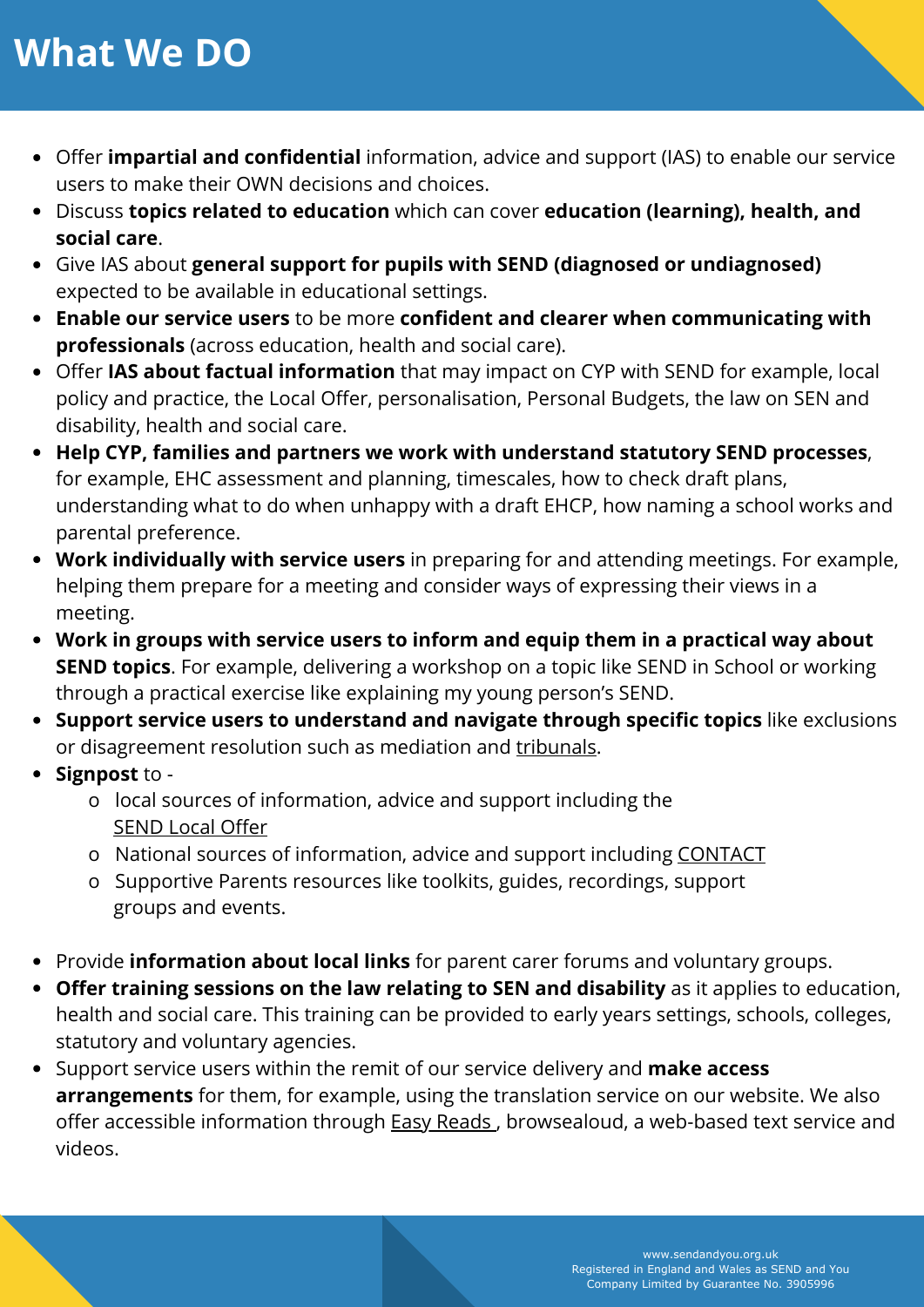#### **What We DO NOT DO**

- Offer information, advice or support on issues that are **not linked to SEND**, for example, financial matters like benefits, Disability Living Allowance, carers' allowance.
- Offer a **counselling service** enquiries must be based around a question related to SEND, with a clear starting point.
- Deliver **emergency support or interventions** for service users this is for the three local authorities to have in place.
- Offer to automatically **complete paperwork on behalf of service users** we use our discretion based on the individual needs of the service user on a case-by-case basis.
- Complete forms or **support service users to complete forms** that address issues not related to SEND.
- Allocate a **named 'support worker'** within the IAS Team.
- **Automatically check EHCPs for service users** unless there is an access need on the part of the service user or it is necessary as part of a process that we are supporting with.
- **Spend a disproportionate amount of time re-addressing an enquiry** that has already been addressed by another member of the IAS team.
- **Act as an intermediary between the service user and other professionals** unless we are supporting a service user with their own access arrangements (disabilities, learning difficulties, health needs).

# **Attending Meetings**

Our aim is to enable our service users to participate independently in meetings following our input. However, attending meetings is part of the service that we offer when it is necessary.

The SENDIASS may agree to attend with a service user where the following has been established first:

- There is no other friend or family member who can attend with the service user
- The service user has disclosed a learning difficulty (or mental health difficulty) or disability which prevents them from being able to put across their views independently
- The service user is a CYP and has requested independent support
- There are other access requirements that need to be addressed, for example, English is an additional language for the service user
- The meeting is a mediation or tribunal hearing and one of the above also apply.